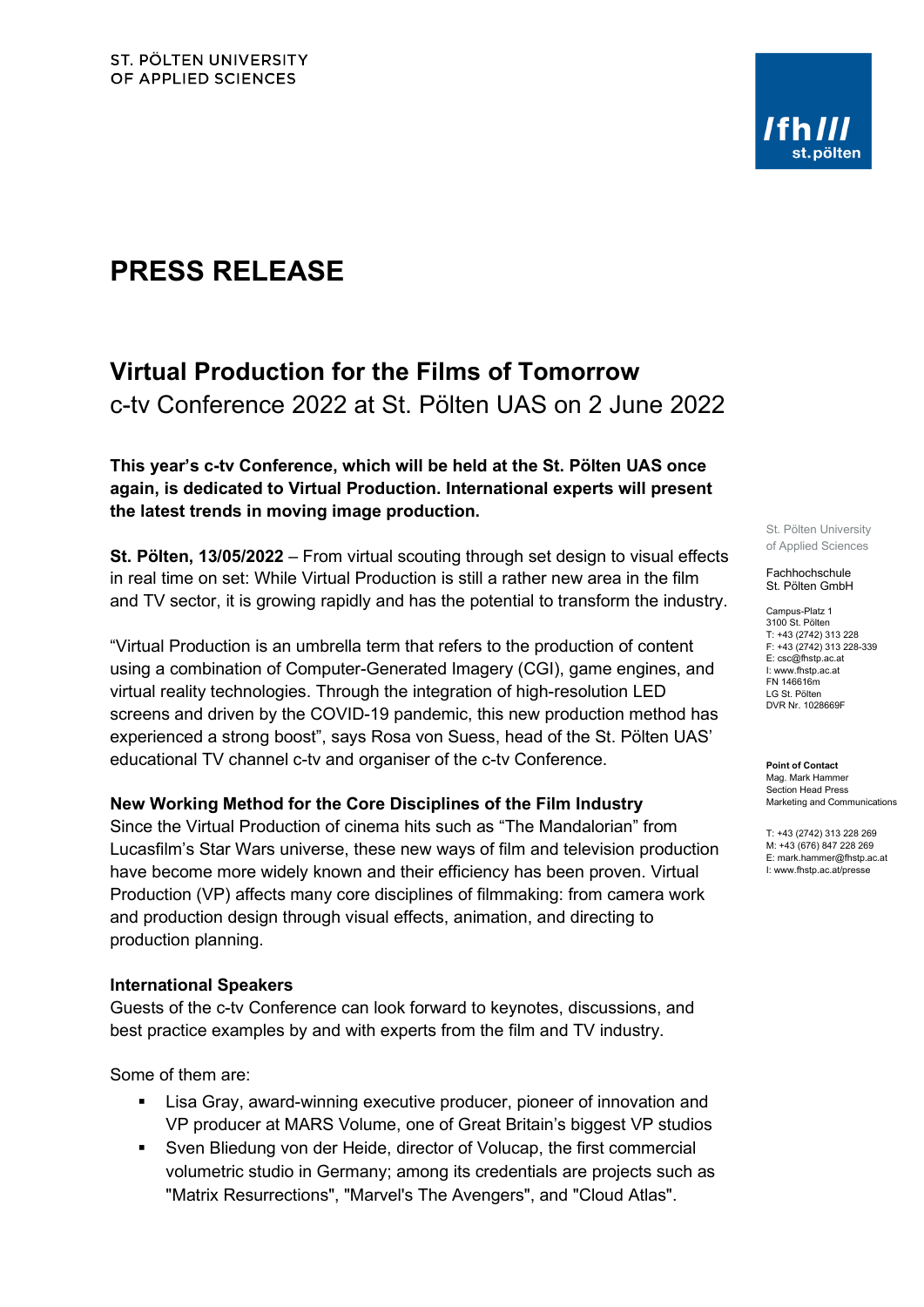- Director Alex Martin from Switzerland reports on the concept of multilanguage drama series using VP.
- Members of the companies AV Stumpfl, Lichtermacher, and Media Apparat represent the Austrian expertise on the topic of Virtual Production.

In a pitching session, students of the St. Pölten UAS present format ideas for television, over-the-top content (OTT), and mobile. A five-hour programme containing short fiction films and documentaries showcases the most recent student films.

In collaboration with expert representatives of the film and music industry division of the Lower Austrian Chamber of Commerce, master classes will be held as part of the Conference: The focus will be on relevant industry topics, and students of the master degree programme Digital Media Technologies will engage in exchange with industry experts. The event will conclude with a get-together with DJ line-up.

#### **c-tv Conference 2022 – Virtual Production**

02/06/2022, St. Pölten UAS Participation is free of charge! #ctvkonferenz2022 [https://ctvkonferenz.fhstp.ac.at](https://ctvkonferenz.fhstp.ac.at/)

#### **Fotos:**

Logos c-tv Conference, credit: St. Pölten UAS / c-tv Conference St. Pölten UAS building, credit: St. Pölten UAS / Peter Rauchecker

#### **About the St. Pölten University of Applied Sciences**

The St. Pölten UAS is a provider of performance-oriented university education with a strong practical relevance in the areas of Media, Communications, Innovation, Digital Technologies, Computer Science, Security, Rail Technology, Health Sciences, and Social Sciences. Today the university has approximately 3,700 students in 26 study programmes and numerous further education programmes. In addition to education, the St. Pölten UAS engages in intensive research. It carries out scientific work in the aforementioned areas by adopting a cross-institutional and interdisciplinary approach. The study programmes maintain a constant dialogue with the institutes which continuously develop and implement application-oriented research projects with a strong practical focus.

#### **Contact for further information and queries:**

Mag. Mark Hammer Section Head Press Marketing and Communications T: +43/2742/313 228 269 M: +43/676/847 228 269 E: [mark.hammer@fhstp.ac.at](mailto:mark.hammer@fhstp.ac.at)  I:<https://www.fhstp.ac.at/de/presse>

Press releases and photos are available for download a[t https://www.fhstp.ac.at/de/presse.](https://www.fhstp.ac.at/de/presse)

General press photos are available for download [athttps://www.fhstp.ac.at/de/presse/pressefotos](https://www.fhstp.ac.at/de/presse/pressefotos-logos)[logos.](https://www.fhstp.ac.at/de/presse/pressefotos-logos)